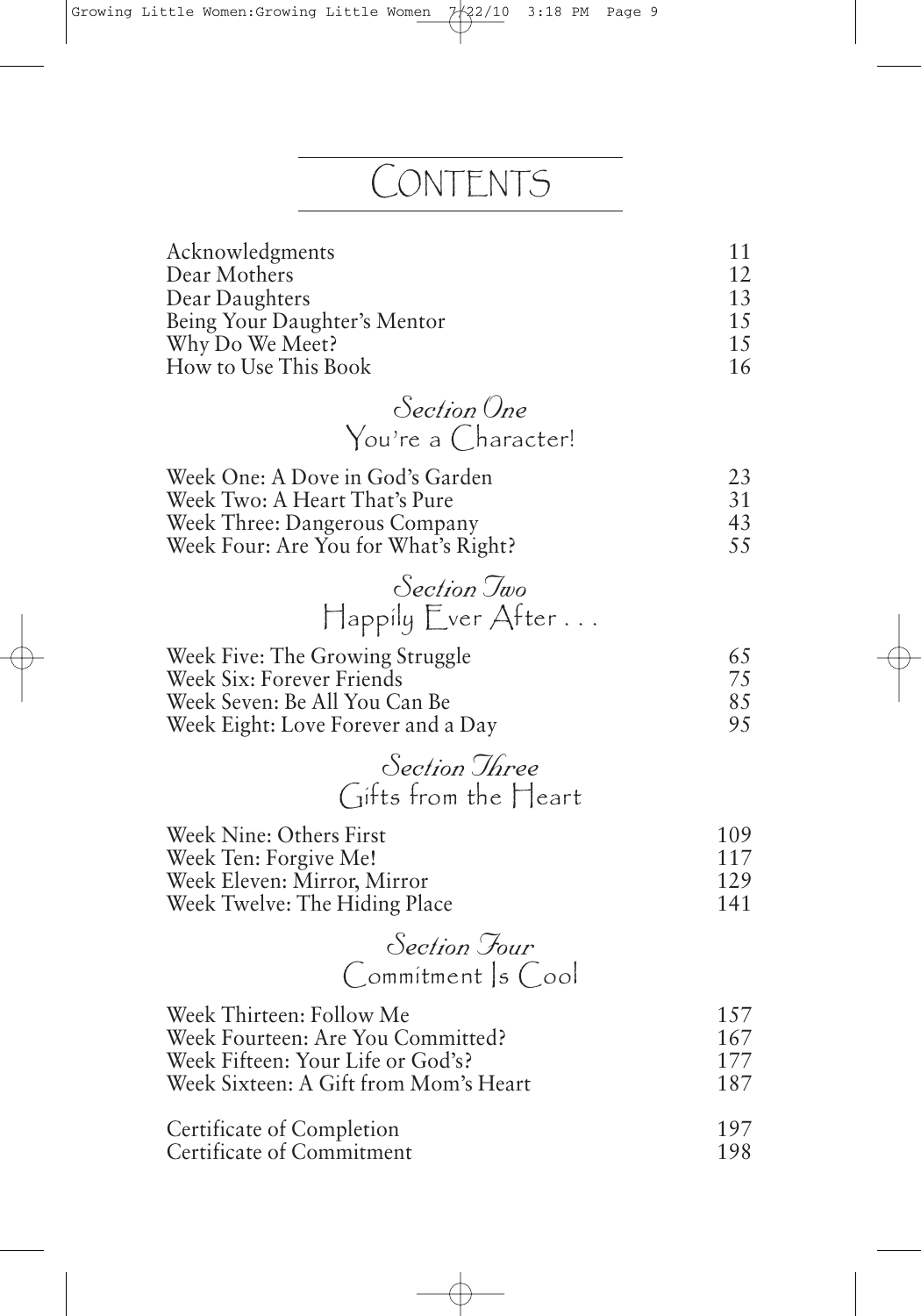*Week One*

A DOVE IN GOD'S GARDEN

Scripture Reading for This Week

Matthew 10:29–31

Are not two sparrows sold for a penny? Yet not one of them will fall to the ground apart from the will of your Father. And even the very hairs of your head are all numbered. So don't be afraid; you are worth more than many sparrows.

What words best describe the main point of this passage? Write them in the space below.

*Daughter*\_\_\_\_\_\_\_\_\_\_\_\_\_\_\_\_\_\_\_\_\_\_\_\_\_\_\_\_\_\_\_\_\_\_\_\_\_\_\_\_\_\_\_\_\_ *Mom* \_\_\_\_\_\_\_\_\_\_\_\_\_\_\_\_\_\_\_\_\_\_\_\_\_\_\_\_\_\_\_\_\_\_\_\_\_\_\_\_\_\_\_\_\_\_\_\_\_

Psalm 139:13–16

For you created my inmost being; you knit me together in my mother's womb. I praise you because I am fearfully and wonderfully made; . . . My frame was not hidden from you when I was made in the secret place. When I was woven together in the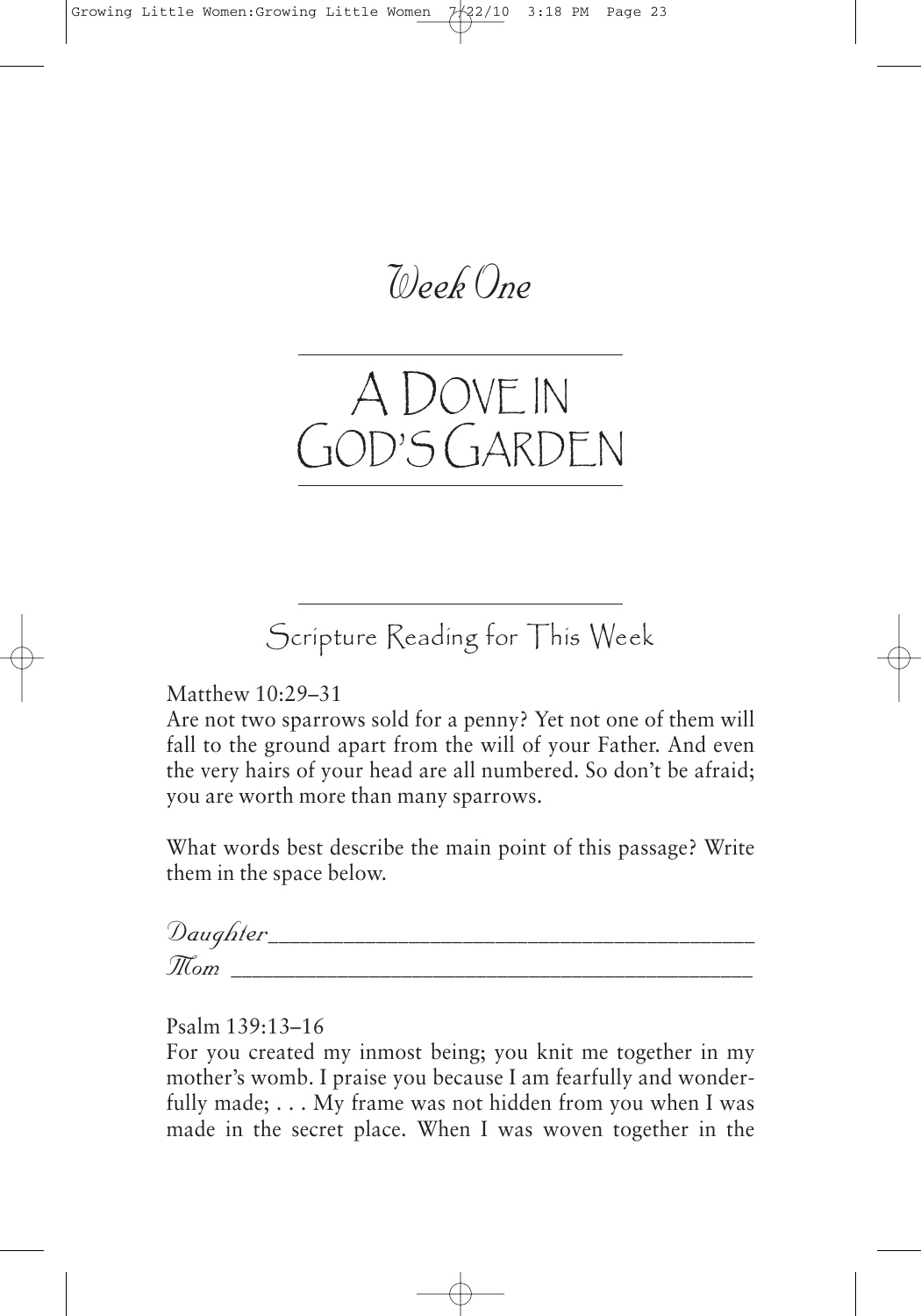depths of the earth, your eyes saw my unformed body. All the days ordained for me were written in your book before one of them came to be.

What words best describe the main point of these verses? Write them in the space below.

*Daughter*\_\_\_\_\_\_\_\_\_\_\_\_\_\_\_\_\_\_\_\_\_\_\_\_\_\_\_\_\_\_\_\_\_\_\_\_\_\_\_\_\_\_\_\_\_ *Mom* \_\_\_\_\_\_\_\_\_\_\_\_\_\_\_\_\_\_\_\_\_\_\_\_\_\_\_\_\_\_\_\_\_\_\_\_\_\_\_\_\_\_\_\_\_\_\_\_\_

Tell each other why you chose these words.

 $\mathcal{A}_s$  dawn birthed the morning of the sixth day of creation, God stood back and inspected His work.

The sun in the sky cast its warmth over rolling grassy hills and majestic mountains that jutted up between the valleys and plains of earth, pointing back toward heaven. Birds of every kind soared the azure skies before returning to their nests on the seashore or land. Animals of every species found homes in their favorite terrain, while fish and dolphins and other creatures swam vast oceans, lakes, and rivers.

A lazy river meandered through the Garden of Eden where God had placed the first man, Adam, to live. At nightfall the river swelled until it spilled over its banks and blanketed the garden with a thin sheet of water that nourished the lush foliage. As the sun burst on each new day, the water receded, leaving a covering of dew on the ground.

God came down from heaven and walked through the sleeping garden looking for Adam. The power of His presence stirred a breeze that rustled leaves in a whisper of praise to the Mighty Creator.

God found Adam sleeping in a patch of moss growing in the hollowed-out trunk of a redwood tree. For a few moments, God just stood and watched Adam's chest rise and fall to the rhythm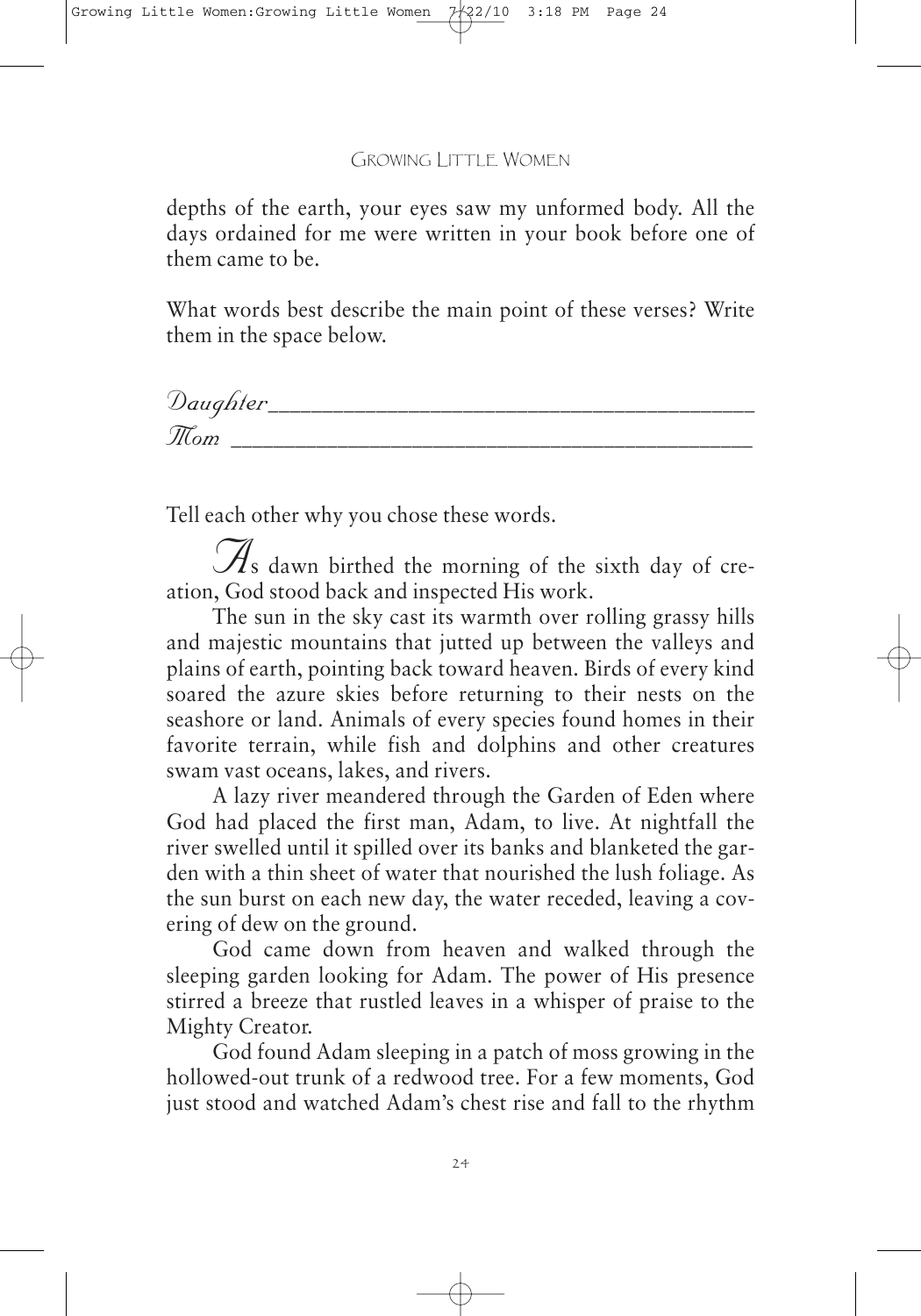of his restful breath. God took pleasure in what He had created. It was good. But He had not yet finished His work. To be complete, earth required one final touch of the Creator's hands.

While Adam slept, God reached His hand down and took one of his ribs, closing up the flesh around it. Stooping near the ground, He gently laid the rib in the soil in front of Him. His hands scooped soft, moist dirt and heaped it in a mound over the bone. Then those powerful yet gentle hands molded and shaped a new creation.

As God worked, the creature gradually began to take shape. The form looked a lot like Adam, but at the same time distinctly different. This image was smaller and rounder than Adam and had a softer appearance.

Several animals poked their curious faces through the bushes to get a better look. They watched . . . wondering. A bear padded boldly right up to the creature and sniffed. Other animals began to creep closer now, fascinated by this new addition to the garden.

God paused briefly, considering the qualities this new creation would require to fulfill her purpose on earth.

Overhead, a dove cut against the wind, striking a fanciful silhouette against the blue. God watched the bird rise higher and higher into the sky, pumping its wings harder, faster, higher until it was merely a speck in the heavens. God bid the bird to come to Him, and the pale speck in the distance grew bigger and bigger as the dove suddenly plunged toward earth. Dropping near the ground, it spread its wings and glided to rest on God's shoulder.

God whispered softly to the dove and stroked the back of its head as it cooed its allegiance to the Mighty Creator. He loved the qualities of the dove—gentle, friendly, and delicate. To Him the dove represented peacefulness, loyalty, and purity.

Inside woman, God placed the gentle characteristics of the dove.

But like Adam, this new creation would also need to be strong like the lion. But, no, not the lion. More like the strength of the alabaster—a pure, white stone God had tucked into the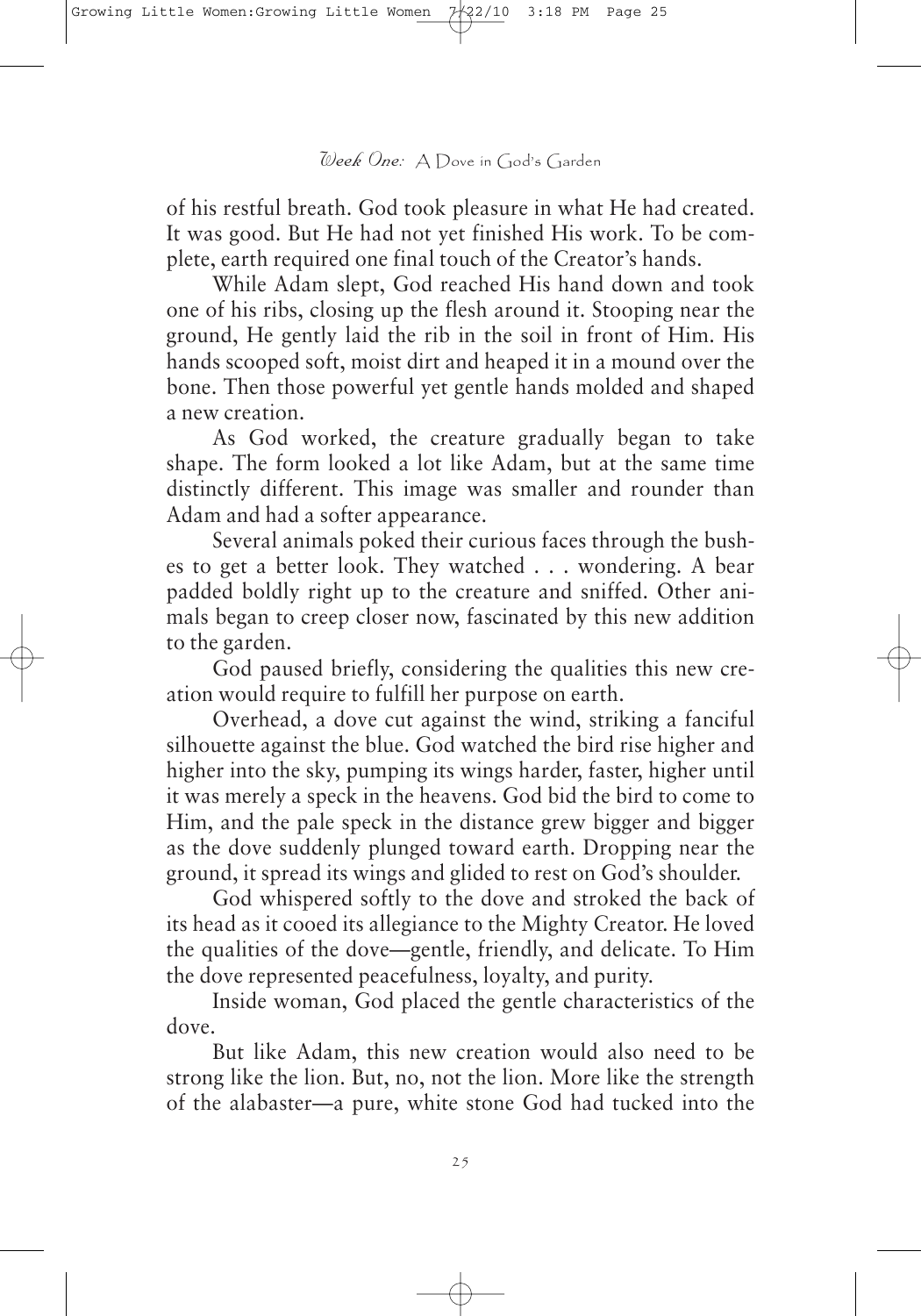hillsides of Milan. Yes, that was more like it—strong, yet beautiful and translucent.

Now the creature was complete.

God smiled. Then, inhaling deeply, He breathed life into the woman.

Once more, God viewed His masterpiece. "It is perfect," He said with a smile as He woke Adam up to make the introduction.

Adam was clearly delighted. "I will call you Eve," he said to her. Then God rested from His work.

What the Story Says

We are God's pride and joy. As our Creator, He knows us well and delights in our unique characteristics.

Discussion Questions

- 1. What does it mean when we say that God delights in us?
- 2. Have you ever made something that gave you pleasure? Do you think that might be how God felt?
- 3. Do you think God delights in your unique traits—those qualities that make you different from anyone else?

DEFINITION OF DELIGHT:

To take great pleasure, joy, and satisfaction.

DEFINITION OF UNIQUE:

Distinct, one of a kind.

What Does the B ible Say? Look up the following Scriptures and fill in the blanks.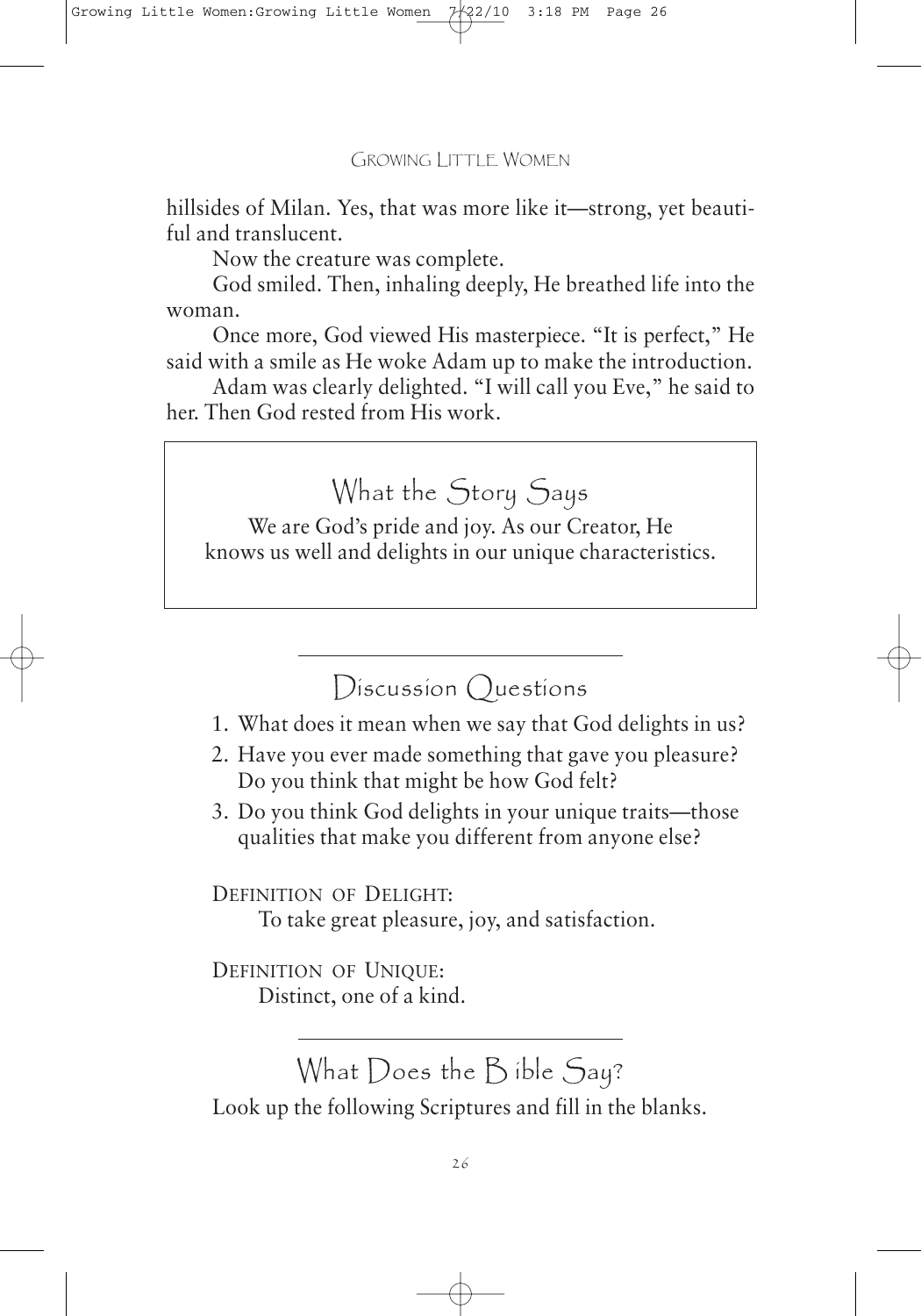*Week One:* A Dove in God's Garden

Psalm 149:4 For the Lord takes here in his the Lord takes the set of the Lord takes  $\sim$ 

Psalm 103:14 For he  $\frac{1}{2}$  how we are  $\frac{1}{2}$ 

*What does this tell you about the level of God's involvement in our personal lives?*

Matthew 10:30 And even the very \_\_\_\_\_\_\_\_\_\_\_\_\_\_\_\_\_\_ of your head are all \_\_\_\_\_\_\_\_

*If God knows even the small details about us, how much more does He care about the more important things in our lives?*

Zephaniah 3:17 The Lord your God is  $\qquad \qquad$ , he is \_\_\_\_\_\_ \_\_\_\_\_\_\_\_\_\_. He will take great delight in you, he will quiet you with his love, he will rejoice over you with singing.

Look at the second part of the last verse. It says, "He will take great delight in you . . . he will rejoice over you with singing." Write one word that best describes how that makes you feel.

| Daughter_ |  |  |  |
|-----------|--|--|--|
| Mom       |  |  |  |

Looking Deeper

*For Discussion:*

\_\_\_\_\_\_\_\_\_\_.

Ask each other to list some of the qualities that make each of you unique.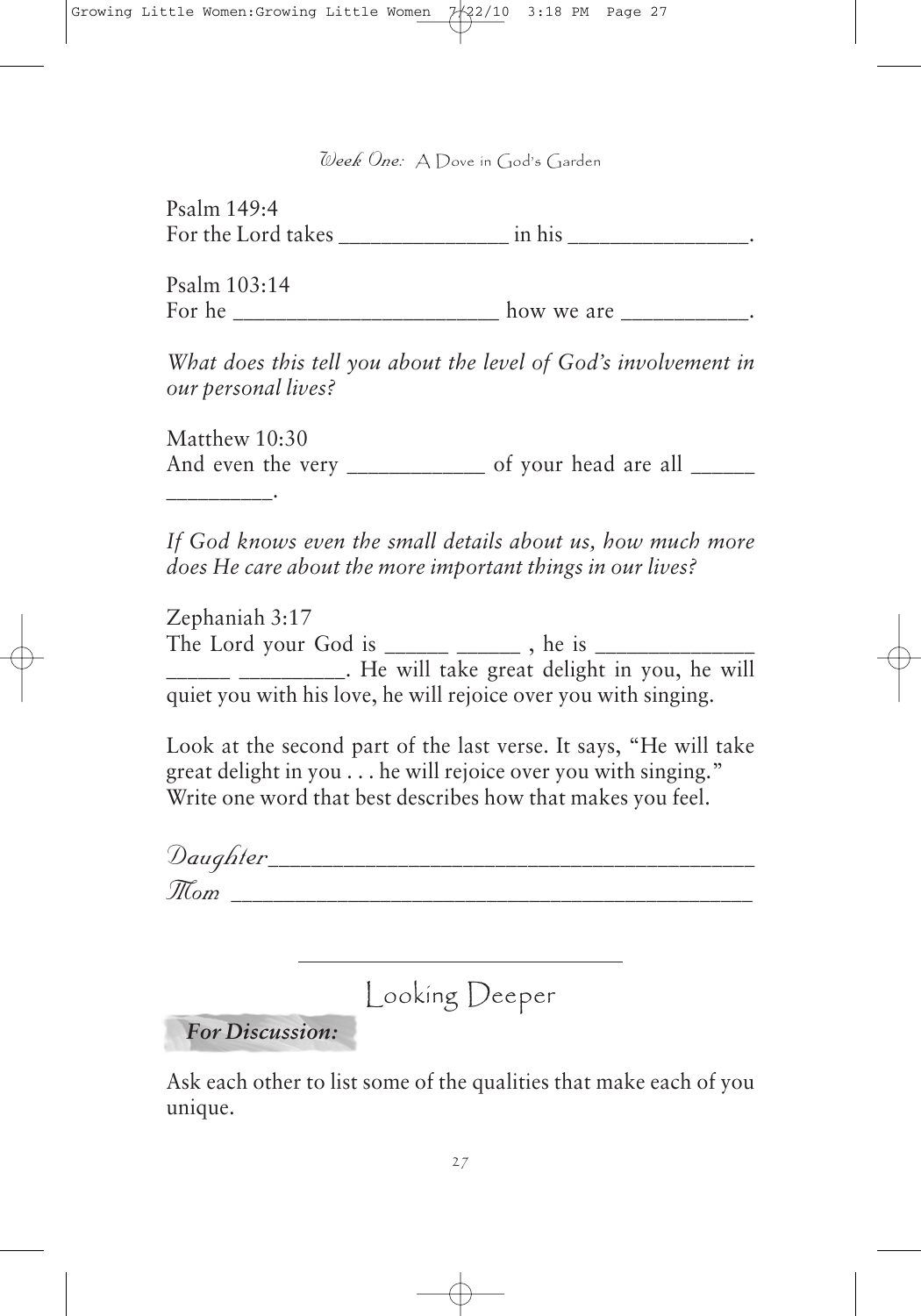#### GROWING LITTLE WOMEN

| Daughter:                                                                           |
|-------------------------------------------------------------------------------------|
|                                                                                     |
|                                                                                     |
|                                                                                     |
| $\mathcal{M}\!\!\!\!\mathit{om}:$                                                   |
|                                                                                     |
|                                                                                     |
|                                                                                     |
| Together, list three ways you can begin to use those qualities on a<br>daily basis. |
|                                                                                     |
|                                                                                     |
|                                                                                     |
| List three things both of you could do this week that would<br>please God.          |
|                                                                                     |
|                                                                                     |
|                                                                                     |

Compare your ideas with these:

- Go to bed early one night each week to enjoy a leisurely chat with God.
- Read from your Bible every day, even if all you can manage is a few verses.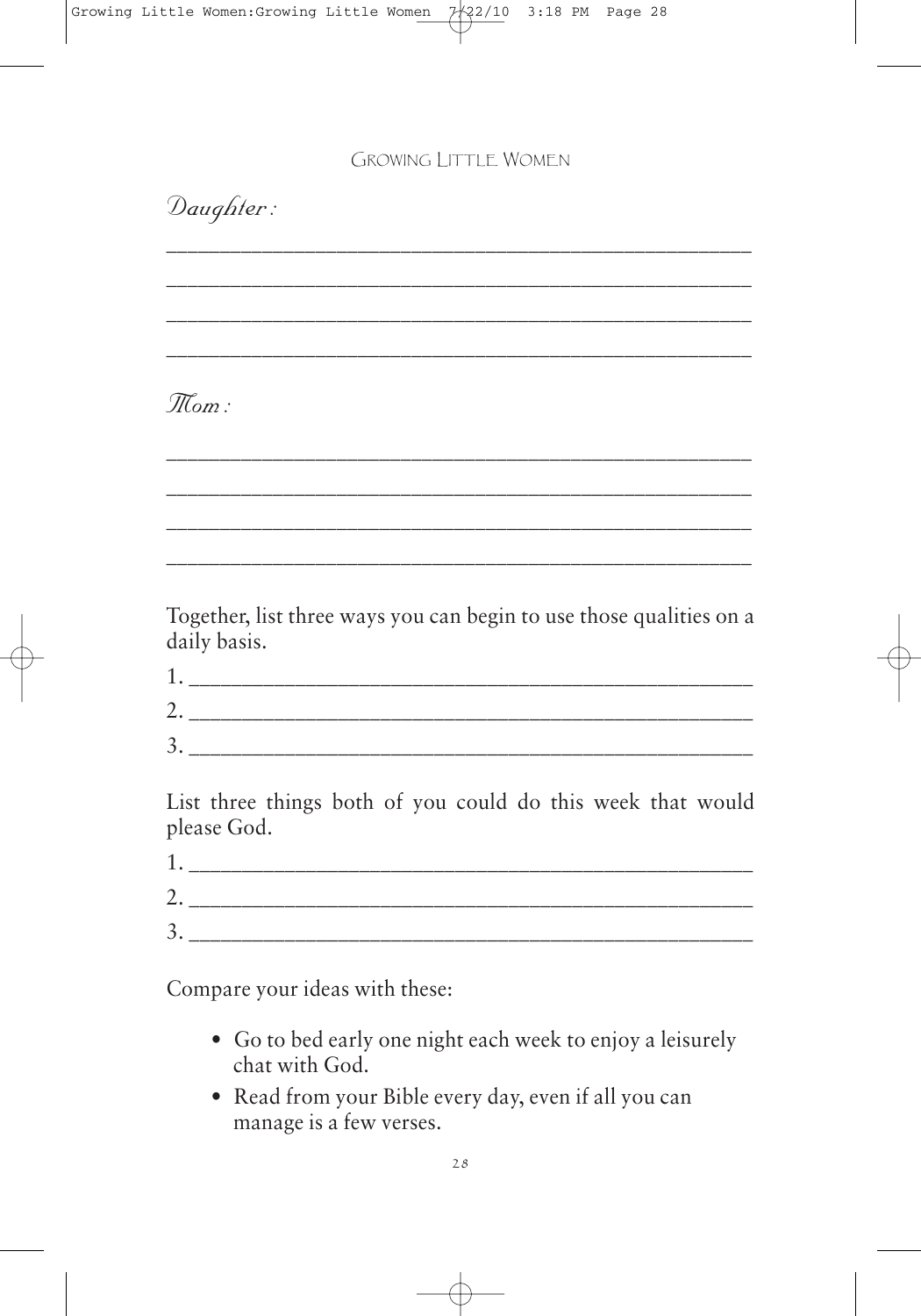*Week One:* A Dove in God's Garden

• Ask God each morning to accompany you throughout your day.

Wow! Now you have six great ideas. Practice them this week.

### *For Discussion:*

Discuss and list below three reasons you know you are special to God.

| -1<br>┸ |        | ___________ | ____________ |
|---------|--------|-------------|--------------|
| ⌒<br>∽  |        |             |              |
| 3       | ______ |             |              |

Compare your ideas with these:

- His Word says so.
- He died on the cross for my sins.
- I experience His love when I feel His presence.

## Action Ideas

Spend some time looking at old photos of you and your family. Daughter, ask your mother to tell you all about the day you were born.

> Words to Memorize For the Lord takes delight in his people. Psalm 149:4